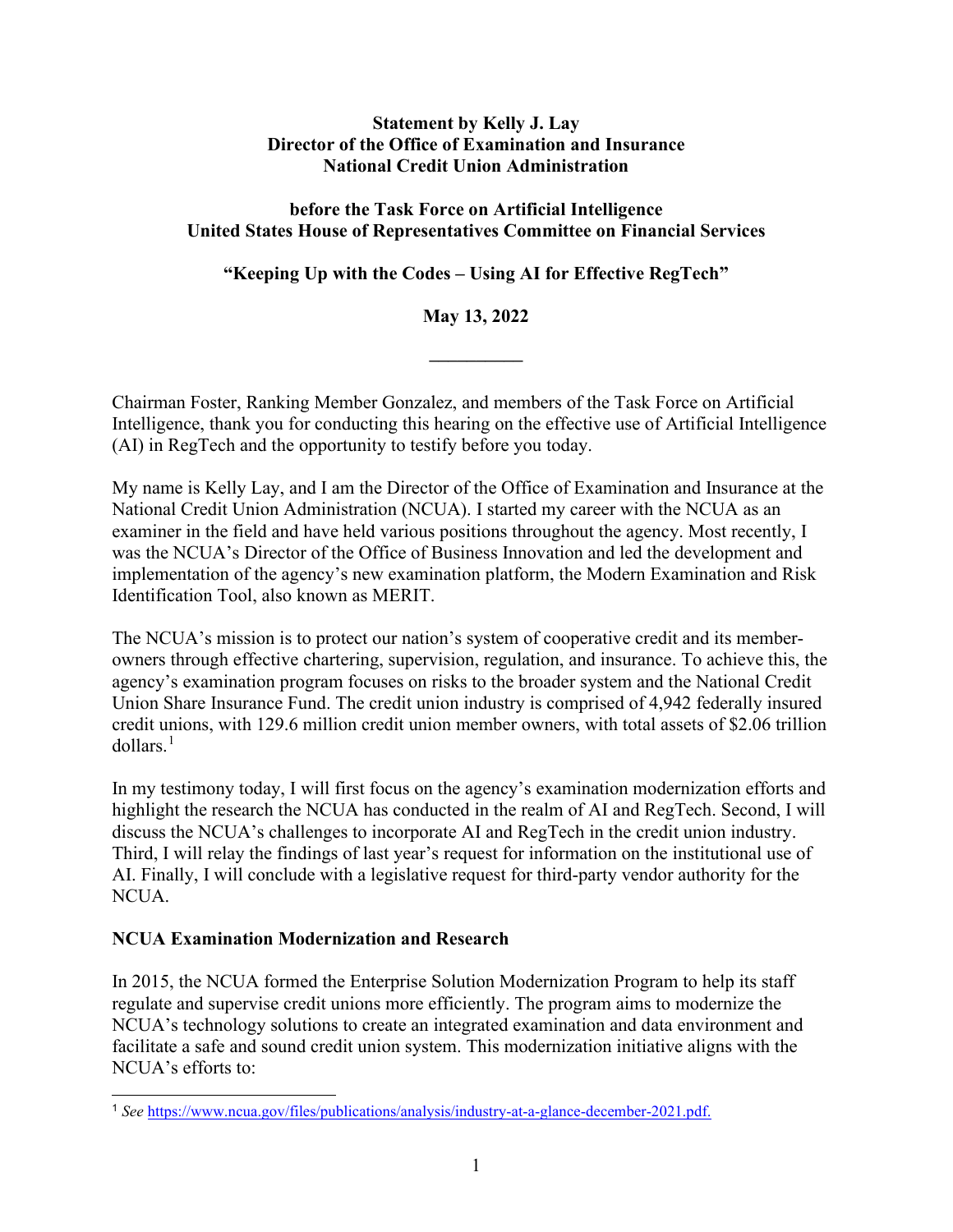- Reduce the burden on credit unions and increase agency efficiency by reducing onsite examination time;
- Improve offsite supervision capabilities with better data and analytics;
- Provide consistency and standardization for the examination and supervision process with modernized, flexible applications; and
- Improve communications between the NCUA, credit unions, and State Supervisory Authorities.

As an initial step, the NCUA prioritized replacement of the legacy examination application, the Automated Integrated Regulatory Examination System (AIRES), which was over 25 years old. The agency also prioritized the need for a single point of entry for interacting with and accessing NCUA applications. The goal was to create a secure, modernized infrastructure to serve as a technical foundation for all future application modernizations.

After several pilot phases, the NCUA rolled out MERIT, including enhanced, integrated analytics utilizing a business intelligence tool, and our new, secure central user interface, called NCUA Connect, to the NCUA, State Supervisory Authorities, and credit unions in the second half of 2021. Currently, the NCUA has focused on helping users through this significant transition while deploying system enhancements.

As the NCUA's modernization efforts continue, the agency has an opportunity to integrate new technological solutions, applications, and data from other sources for centralized access and view into a credit union. There is a potential opportunity for offsite work and earlier risk identification with enhanced analytics capabilities. The NCUA has another ongoing modernization project that focuses on a virtual examination model to prepare for this potential development.

In 2017, the NCUA Board also approved virtual examination exploration and research funding. The agency's goal is to transition, within the next five to ten years, the examination and supervision function into a predominantly virtual one for credit unions that are compatible with this approach.

The virtual examination model should lead to greater use of standardized interaction protocols and enhance advanced analytical capabilities. For subject matter experts, the benefits are more consistent and accurate supervisory determinations and greater clarity about how the NCUA conducts supervisory oversight between the agency and credit union staff.

Currently, the virtual examination project is in the research and discovery phase. During this phase, staff identifies new and emerging data sources and methods to access the data, assesses advancements in analytical techniques, and considers harnessing other technologies to automate or streamline various aspects of the examination process. So far, research efforts have been focused on deploying AI solutions.

Specifically, the NCUA is in the testing phase of deploying a machine learning (ML) model to perform data validation more efficiently with quarterly Call Reports and profile submissions. This technique automatically clusters credit unions into various buckets and is more appropriate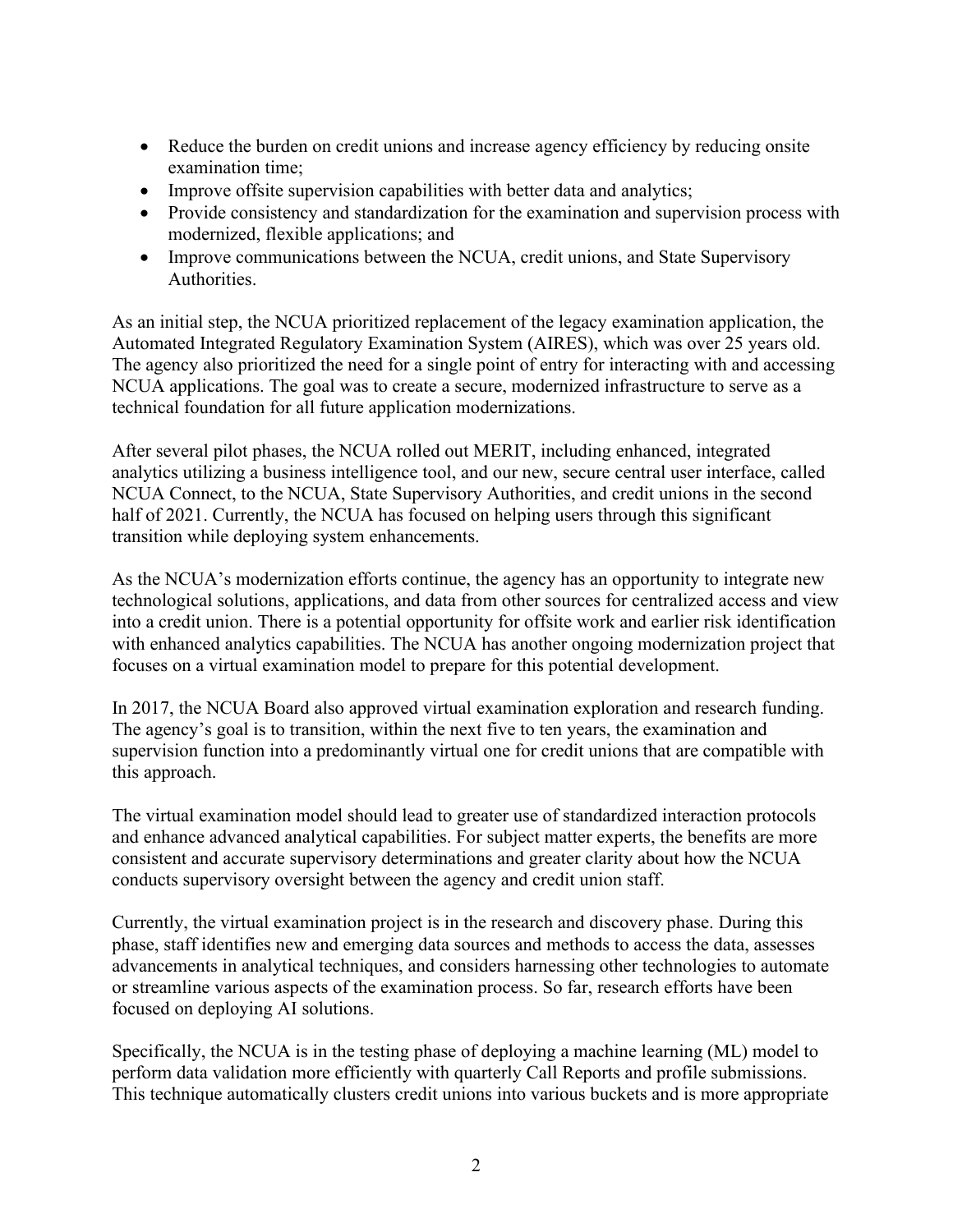for time-series data. Further, this technique employs forecasting models comparing actual and predicted values to identify outliers. Deployment of this new technique is expected to occur in the next four quarters and should result in more reliable and consistent Call Report filing across the credit union industry.

Another AI solution under investigation is Natural Language Processing (NLP). NLP transforms unstructured data into structured data; therefore, allowing end-users to leverage the data through analysis. Applied to the NCUA's examination process, NLP could take unstructured data, such as information found in board minutes, internal and external audit reports, and file maintenance reports, and turn it into structured data. Structured data is easier to consume, evaluate, and analyze.

The NCUA is also researching whether it could utilize Process Robotics Automation to perform an array of repetitive or routine tasks during examinations. Examiners could use this tool during examinations to perform various scope steps that currently require extensive manual review or input. The NCUA could save examination time, increase productivity, and reduce human errors by deploying this technology.

Finally, the NCUA has embraced a data-driven supervisory initiative with its largest credit unions. Through this approach, the agency improves its ability to assess risk to the Share Insurance Fund. For example, the NCUA conducts stress testing of its largest credit unions annually to evaluate their capital resiliency. Throughout the pandemic and the many months of social distancing, the agency estimated the potential impact on credit unions from adverse economic conditions and changes in borrower behaviors. Data-driven supervision offers opportunities to be more efficient by conducting supervisory activities offsite. The agency can integrate financial analysis and risk modeling results into our supervisory scope. These activities are conducted offsite, reducing time and costs traveling to credit unions.

### **Challenges for the NCUA and Credit Unions**

The NCUA recognizes the importance and benefits of technological changes and has incorporated organizational change-management strategies into our initiatives. In addition to dedicated resources for development and testing, expanding the NCUA's use of RegTech and AI would require the agency to train examiners and credit unions, as applicable, and revise our examination policies and procedures. The NCUA supports and encourages innovation and the growth of the credit union industry, while at the same time ensuring it:

- Serves the needs of credit union members:
- Protects the interests of those members in terms of privacy and security; and
- Does not compromise the commitment to the industry's safety and soundness.

More importantly, AI and ML algorithms must be tested to prevent the intrusion of underlying historical bias that may result in discriminatory practices. We must be cautious when deploying AI tools, to avoid exacerbating systemic inequities.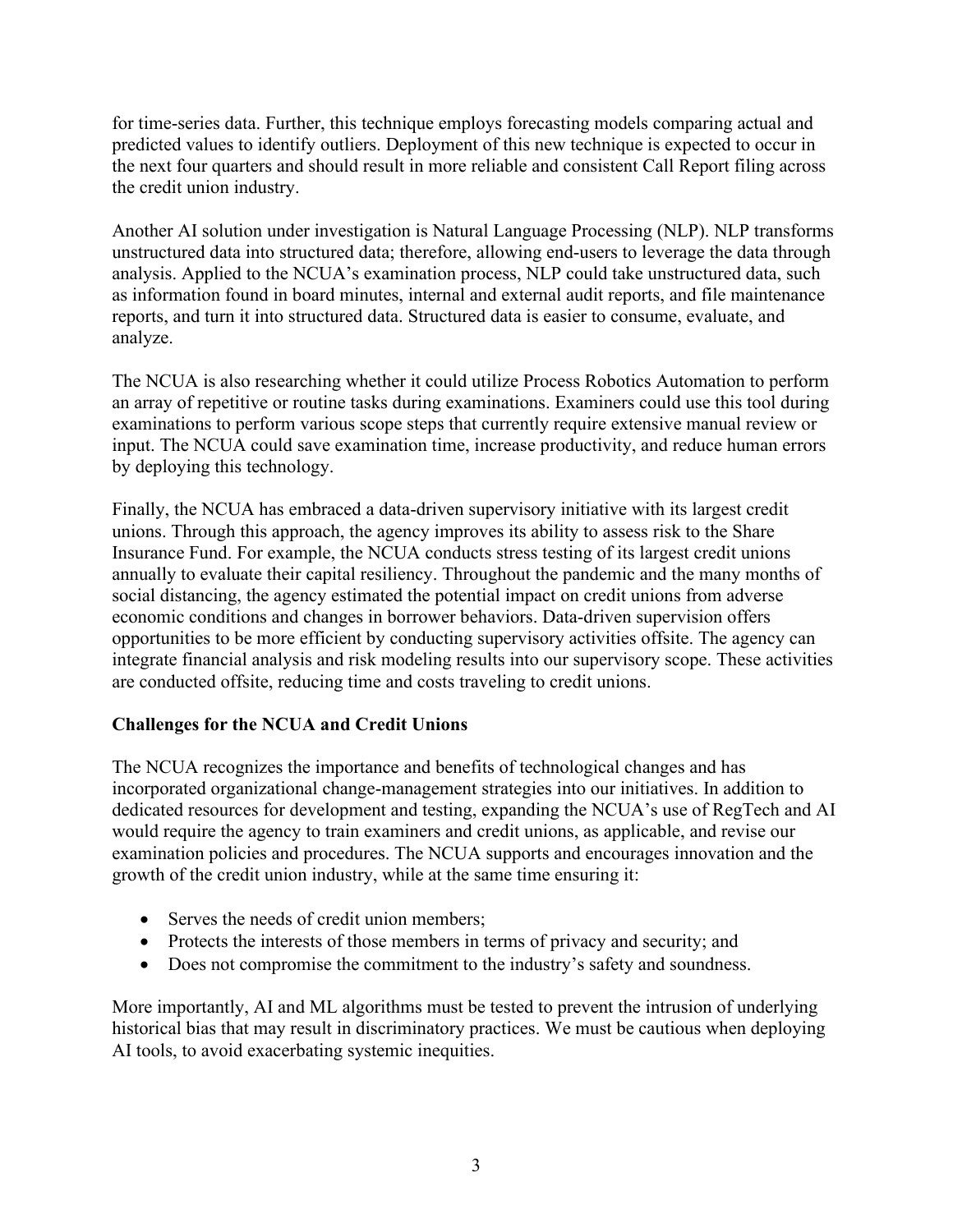As a mid-sized agency, the NCUA utilizes an Information Technology Oversight Council to review proposed IT investments to align with the NCUA's strategic plan. The NCUA considers our modernization roadmap, personnel resources, other information technology requests, implementation timelines, dependencies, and costs. Advanced technologies, such as those discussed today, may have data dependencies and integration with other initiatives that must be prioritized, organized, and systematically implemented to maximize the benefits to the NCUA and our stakeholders.

Such advanced technologies can be expensive to implement and maintain for both federal agencies and regulated entities. Currently, the NCUA does not have a budget dedicated strictly for AI, and the acquisition of such technology requires immense resources.

Likewise, small credit unions face similar, if not more significant, challenges. Of note, nearly two-thirds of credit unions (3,222) are smaller than \$100 million in assets, meaning they have very limited resources, and average only seven employees per institution. Of all credit unions, nearly 500 operate without a single full-time employee, and more than 100 of those credit unions operate exclusively with volunteers.

In general, credit unions are small, not-for-profit institutions and may not possess sufficient expertise to properly conduct due diligence on what is rapidly becoming a very complex ecosystem of third-party vendors. These smaller institutions may neither have the economies of scale nor the expertise necessary for sophisticated analytics. While small credit unions play a vital role in their communities, they are commonly short-staffed and may lack the resources required to keep abreast of evolving AI technologies.

### **Request for Information Results and Responses**

Last year, the NCUA joined the Office of the Comptroller of the Currency, Federal Deposit Insurance Corporation, Federal Reserve Board, and Consumer Financial Protection Bureau in a request for information on the institutional use of AI and related challenges. We collectively received responses from financial institutions, vendors, industry trade groups, academic communities, and consumer advocacy organizations.

While the NCUA received 32 comments, only four were distinct from those received by the other regulators. Three of these letters were from credit union trade associations and one was from a natural person credit union. The broad range of respondents provided information on their uses of, and challenges with, AI and ML models in operations, including consumer-facing services and compliance management.

Respondents noted that AI/ML-based tools present many benefits, including the potential to expand access opportunities for consumers and create greater efficiencies for institutions. Likewise, many commenters noted that AI/ML-based tools and models contain new and expanded risks. For example, many community financial institutions, including credit unions, may not possess sufficient resources to internally develop and manage such tools, resulting in increased reliance on third-party vendors and outsourced solutions. In addition, there is concern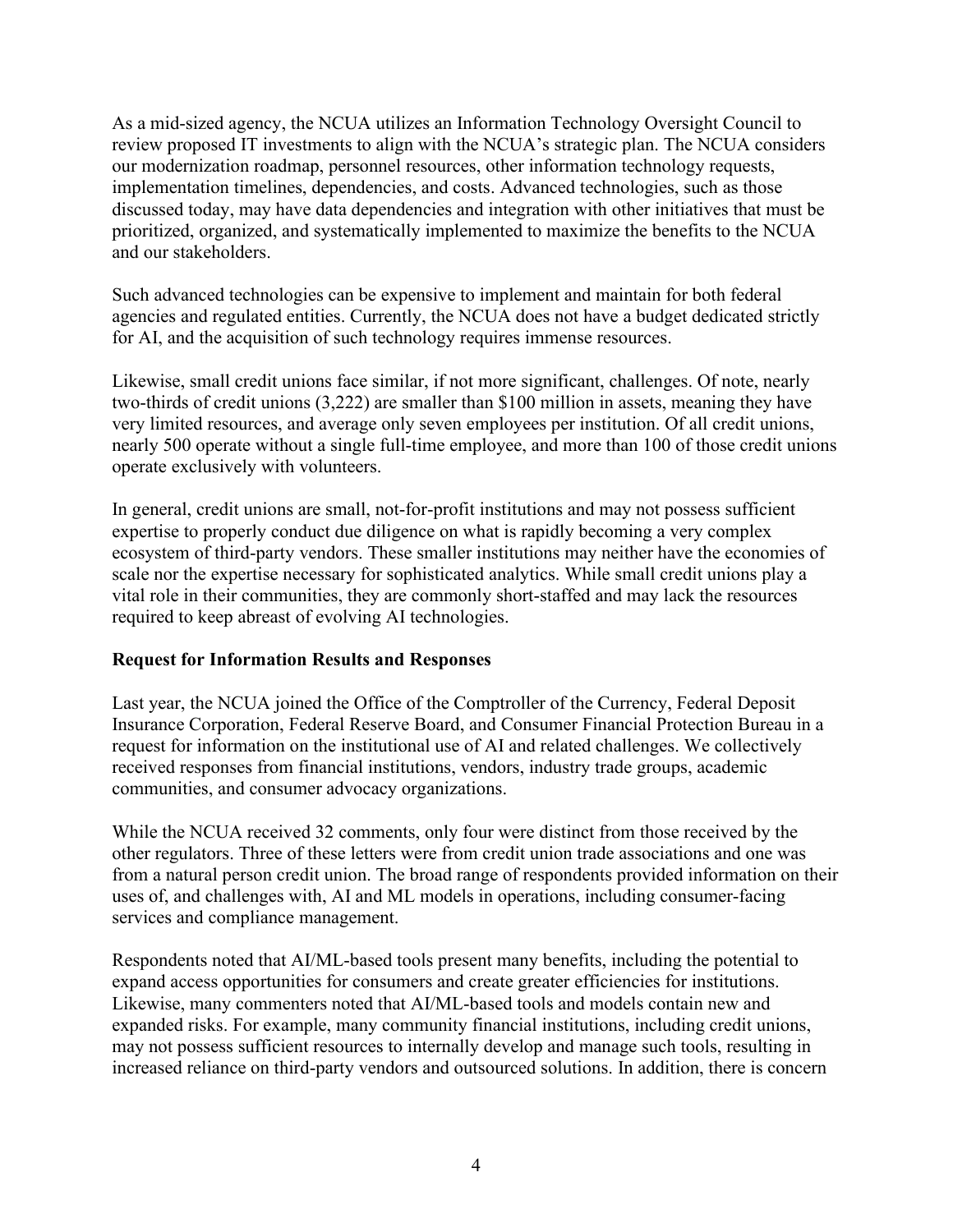around the current regulatory framework, particularly regarding model bias, data quality, and fairness, as it relates to consumer facing products and services.

More work is needed to understand the impact of such innovation. Additionally, the development and deployment of innovative tools that affect consumers must be fair, protect consumers, and ensure compliance with fair lending laws.

In summary, the initial request for information provided preliminary insight into the industry and stakeholder views of how this technology should interact within the financial services sector; however, as we previously noted, the volume of responses was low. The Agencies are currently reviewing the responses they received in order to determine whether any clarification would be helpful for financial institutions' use of AI in a safe and sound manner and in compliance with applicable laws and regulations, including those related to consumer financial protection.

# **Third-Party Vendor Authority**

Any examination of technology and the NCUA is incomplete without discussing the challenges the agency has confronted since the 2002 expiration of its third-party vendor authority. The NCUA asks Congress to enact legislation restoring the agency's examination and enforcement authority over third-party vendors, including credit union service organizations (CUSOs). The NCUA requires third-party vendor authority to safeguard not just the Share Insurance Fund, but the credit union system overall, which is a major pillar of our national economic system. The inability of the NCUA to supervise or examine third parties poses numerous systemic risks.

The NCUA, at present, has no authority to enforce third-party vendors' compliance with federal consumer financial protection regulations or prudential standards, like anti-discrimination laws, concentration limits, maximum loan-to-value ratios, minimum capital levels, and some cybersecurity and anti-money laundering efforts. While there are advantages for credit unions to use these service providers, the high concentration of credit union services within third-party vendors presents safety and soundness risks for the industry. The continued transfer of operations to CUSOs and other third parties hampers the ability of the NCUA to accurately assess the risks present in the credit union system and determine if current CUSO or third-party vendor riskmitigation strategies are adequate.

With third-party vendor authority, the NCUA could better collaborate with vendors to streamline data collection for examination purposes and provide better analytics for identifying potential risks to credit unions and the Share Insurance Fund. We appreciate the continued support of this committee and thank Chairman Foster for introducing the *[Strengthening Cybersecurity for the](https://financialservices.house.gov/uploadedfiles/bills-117pih-thestrengtheningcybersecurityforthefinancialsector.pdf)  [Financial Sector Act](https://financialservices.house.gov/uploadedfiles/bills-117pih-thestrengtheningcybersecurityforthefinancialsector.pdf)*, which restores the NCUA's third-party vendor examination authority. The enactment of this legislation would close this growing regulatory blind spot the NCUA continues to confront.

In 1998, the NCUA was temporarily granted third-party vendor authority to address the Y2K changeover, but that authority expired in 2002. Since then, the NCUA's Inspector General, the Financial Stability Oversight Council, and the Government Accountability Office have all called